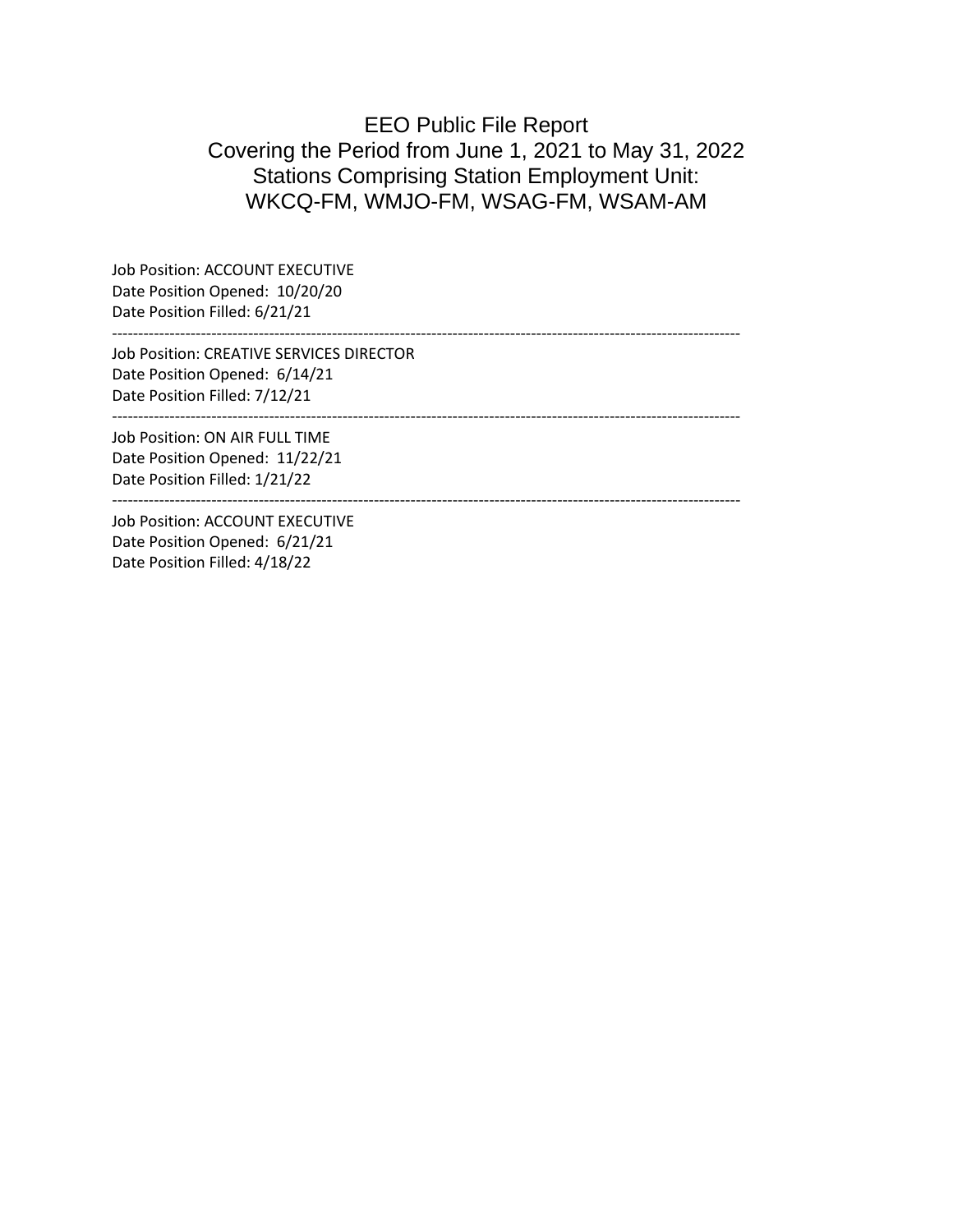Job Position: ACCOUNT EXECUTIVE Date Position Opened: 10/20/20 Date Position Filled: 6/21/21 Recruitment Resources used for this Position. #1 Resource Used: INDEED #2 Resource Used: HANDSHAKE #3 Resource Used: On Air Recruitment Advertising WKCQ WMJO WSAG #4 Resource Used: Zip Recruiter Paid AD

Total Number of Applicants for this Position: 100+ Total Number of People Interviewed for this Position: 6

------------------------------------------------------------------------------------------------------------------------

Job Position: CREATIVE SERVICES DIRECTOR Date Position Opened: 6/14/21 Date Position Filled: 7/12/21 Recruitment Resources used for this Position. #1 Resource Used: INDEED #2 Resource Used: ALL ACCESS #3 Resource Used: MAB

Total Number of Applicants for this Position: 22 Total Number of People Interviewed for this Position: 7

Job Position: ON AIR FULL TIME Date Position Opened: 11/22/21 Date Position Filled: 1/21/22 Recruitment Resources used for this Position. #1 Resource Used: INDEED #2 Resource Used: ALL ACCESS #3 Resource Used: FACEBOOK

Total Number of Applicants for this Position: 19 Total Number of People Interviewed for this Position: 4

------------------------------------------------------------------------------------------------------------------------

------------------------------------------------------------------------------------------------------------------------

Job Position: ACCOUNT EXECUTIVE Date Position Opened: 6/21/21 Date Position Filled: 4/18/22 Recruitment Resources used for this Position. #1 Resource Used: INDEED #2 Resource Used: HANDSHAKE #3 Resource Used: On Air Recruitment Advertising WKCQ WMJO WSAG #4 Resource Used: Zip Recruiter Paid AD #5 Resource Used: FACEBOOK JOB POSTINGS

Total Number of Applicants for this Position: 100+ Total Number of People Interviewed for this Position: 18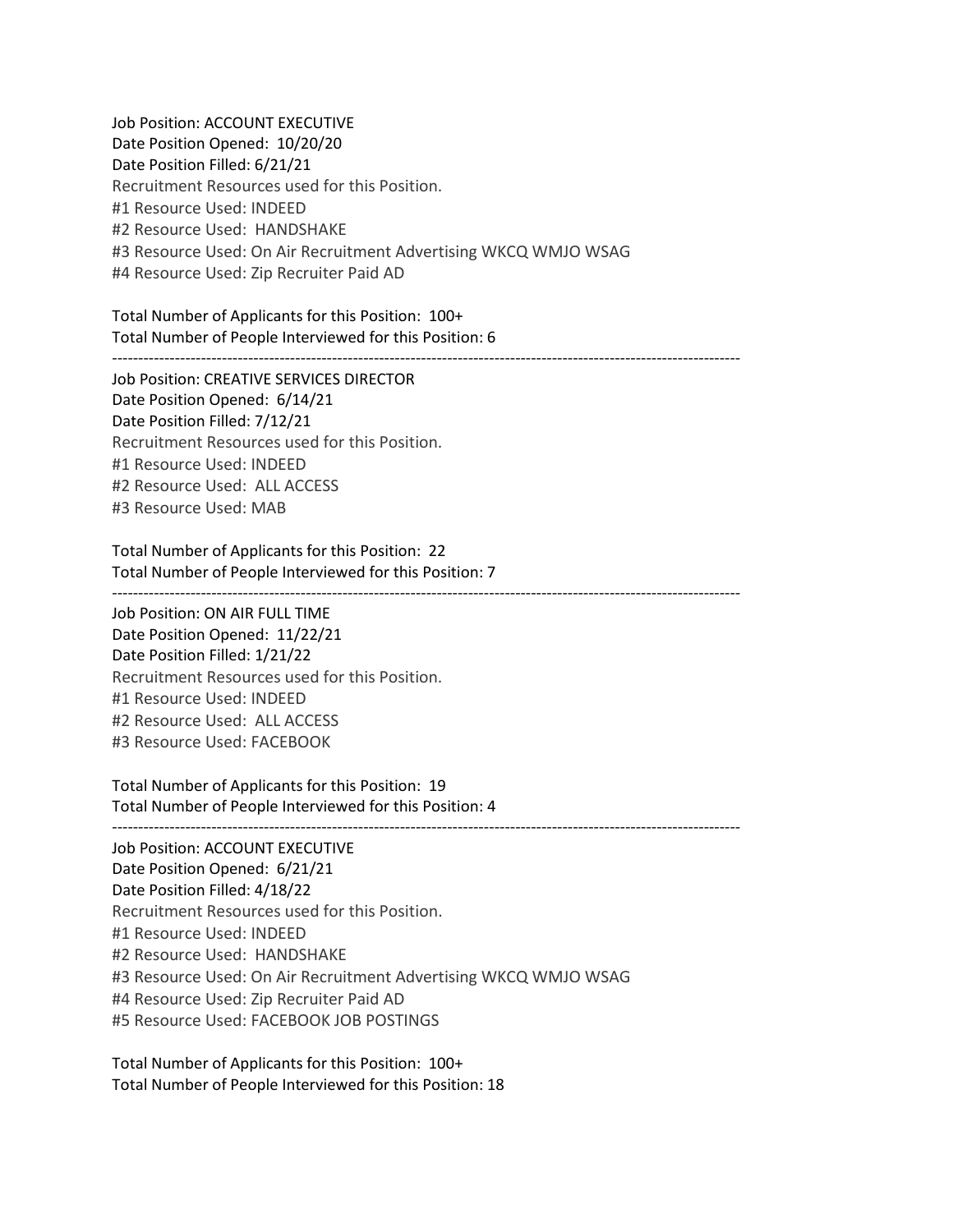## EEO Outreach Program June 1, 2021 through May 31, 2022 WKCQ-FM, WSAM-AM, WSAG-FM, WMJO-FM

Our Equal Employment Opportunity Outreach Program includes several prongs and items to help disseminate information to our broad and vast listening audience as well as potential applicants throughout the state of Michigan and the United States. MacDonald Broadcasting Company is also an employee group with more than 10 full time employees. Below is a list of items that we have completed to fulfill our Equal Employment Opportunity Program obligations.

### **1. Participate in a Scholarship Program –**

### **2021 was awarded to a CMU Student, 2022 Scholarship will be awarded in May 2022**

MacDonald Broadcasting Company has offered an annual broadcast scholarship since 2008. Current Owner/CEO Ken MacDonald, Jr. designed and established this scholarship program. He remains actively involved and continues to oversee the program named for his father, Company founder Kenneth Hugh MacDonald, Sr. The annual award of \$500.00 goes to a high school senior pursuing undergraduate studies in a broadcast related field. Administered by The Saginaw Community Foundation and awarded each spring to at least one local graduating senior in the following counties; Bay, Clinton, Eaton, Genesee, Huron, Ingham, Lapeer, Midland, Saginaw, Sanilac, Shiawassee, or Tuscola County. The scholarship program was fully funded beginning with its first recipient in March 2008. The fund balance has been sustained by MBC and a number of memorial donations.

#### **2. Participate in general outreach efforts by such means as job banks or college programs.**

- **allaccess.com**
- **linkedin.com**
- **joinhandshake.com**
- **michmab.com**
- **Indeed.com**
- **Saginawchamber.org**
- **Ziprecruiter.com**

**3. On Air Job Fair-**MacDonald Broadcasting is aggressively trying to help local businesses find and hire people, an initiative designed to offer the local business community a platform to widely publicize employment opportunities to our audiences. Recruitment advertising on the radio allows these employers to reach the passive job seekers and their family members who act as advocates for the open position. The Job Fair on the air is supported by a significant amount of advertising directed at potential employees AND local companies looking for a better way to find candidates. We are running a script for employers and a second script targeted to job seekers. We run 49- 60 second announcements per week for this outreach. There is also a digital component to the project which includes a listing of each participating business' opening and a hyperlink back to that company's website/application.